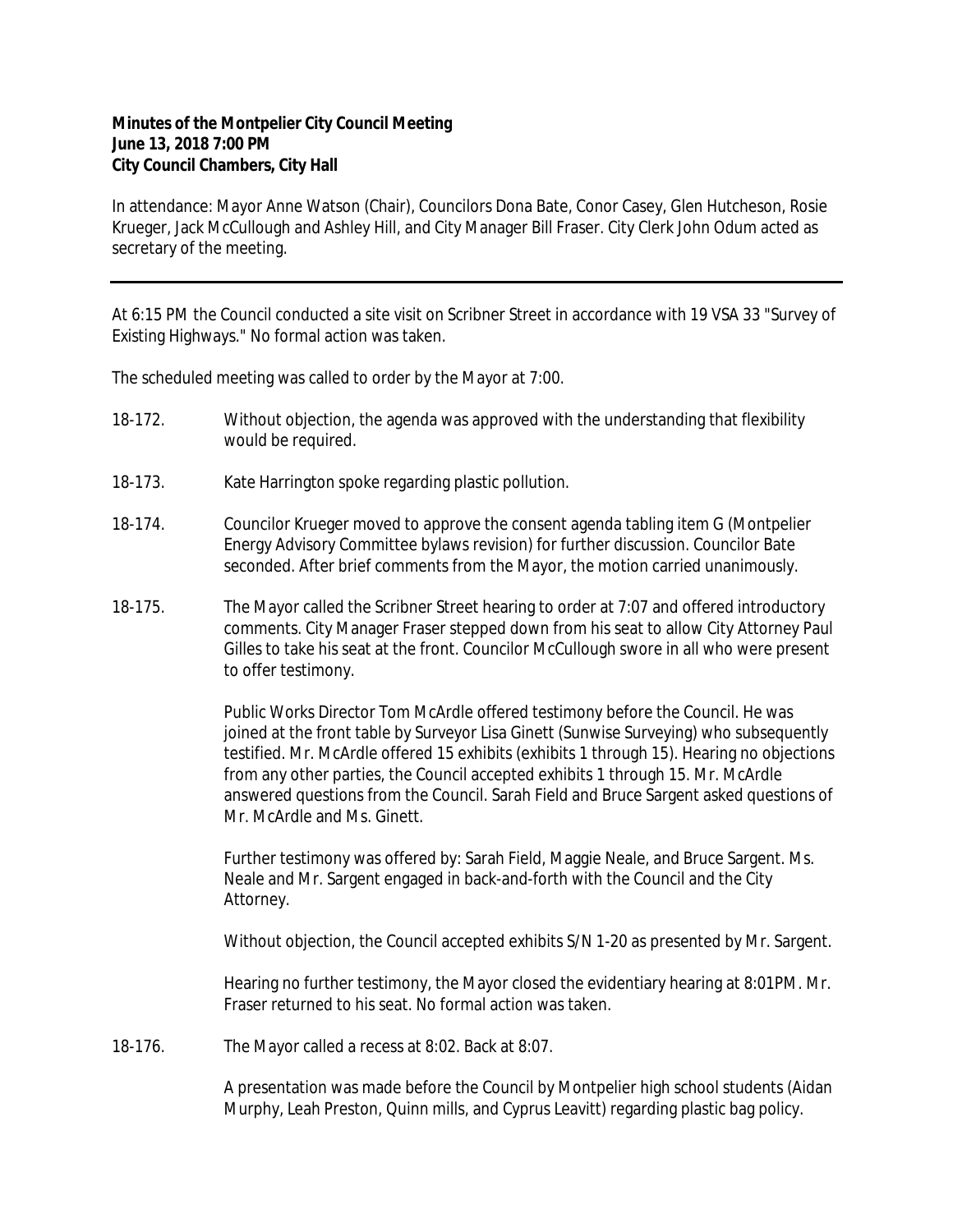Discussion followed. Councilor Casey moved to direct city staff to investigate language for a charter change to ban plastic bags. Councilor Hill seconded. During discussion, Citizens Against Plastic Pollution member Joe Yoder addressed the council. The motion carried unanimously at 8:22.

The following student presentations followed; recommendations on a potential indoor recreation facility (from Nathan Larosa, Evan Rohan, Sydney Dunn, recommending a new building financed by sales of the current one), and concerns about facilities for teens (from Isaac Mandell-Seaver, Quin Gomez, and Mason Ecklund-Gustavson, recommending dedicated, improved space in the recreation facility and including a survey). Discussion occurred throughout.

- 18-180. City staffers Kevin Casey and Corey Line, joined by Stu Sirota of Alta Planning and Design came forward for a presentation on the Complete Streets Plan. Planning Director Mike Miller participated. Discussion followed with no formal action taken.
- 18-177. Ward Joyce came forward for a discussion of the Main Street pocket park. No formal action was taken.
- 18-178. The Mayor opened the public hearing regarding the tax stabilization application from Timber Homes Vermont at 9:37. Shannon McIntyre, co-owner, came forward to answer council questions. Hearing no questions from the public, the Mayor closed the hearing and set the second hearing for the next meeting, without objection.
- 18-182. Kurt Motyka and Todd Provencher came for a discussion of the project at the Water Resource Recovery Facility. Larry Doyle with ESG participated in the ensuing discussion. Councilor McCullough moved the Council approve the plan of the DPW to proceed (with the project) on the basis of doing phase one and recognizing that this isn't the final decision on the project. Councilor Bate seconded. After more discussion, the motion carried unanimously at 10:07.
- 18-183. There was a brief discussion of the Strategic Plan. No formal action taken.
- 18-184. The Montpelier Energy Advisory Committee item from the consent agenda was taken from the table for discussion. Councilor Kruger moved council adopt the bylaw amendments as proposed by MEAC with the addition of striking the sentence "current board members will nominate and propose all new board members to city council." Councilor Casey seconded. Motion carried unanimously.
- 18-185. There was a brief discussion of the schedule of coming business. Councilor McCullough noted dissatisfaction with parklet ordinance and expressed concern about the sound system. Discussion followed. Councilor Krueger spoke about Ledgewood Terrace's status. Councilor Hutcheson noted his constituent meetings at Bagitos. Councilor Casey expressed his desire to set up a walking tour of the town. Councilor Bate spoke about "Building With a Sense of Place" and asked about the Community Justice Committee and the Committee on Committees (Councilor Hill followed up with a brief report).
- 18-186. The Mayor invited everyone to the opening of the Guertin pocket park. She reported on